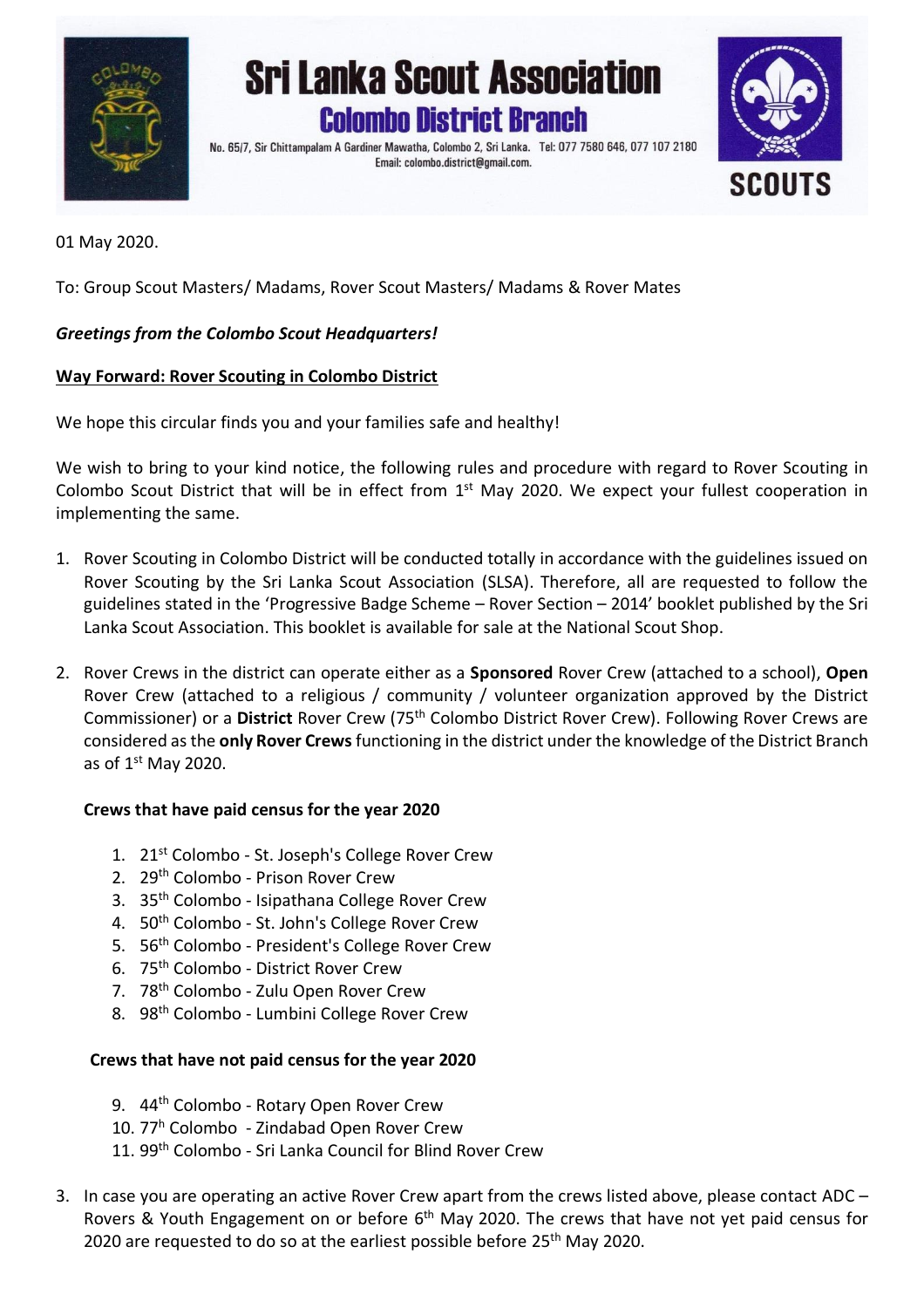- 4. Any Rover Crew that is neither listed above nor contacts ADC Rovers & Youth Engagement on or before 6<sup>th</sup> May 2020 is considered to be inactive. Based on this assumption, any new Rover Crew which intend to be established and operate within Colombo District in the future, should first get themselves registered at the Colombo District Branch as a functioning Rover Crew in the district. The 'New Rover Crew - Registration Form' is attached as an Annexure for your reference. This applies only to new Rover Crews that are to be established within an already registered Scout Group and if not, a new Scout Group should be registered as per the standard guidelines issued by the SLSA.
- 5. Any girl or boy with or without a Scouting background within the age range of 17 ½ to 24 years is eligible to become a member of a Rover Crew. Any Invested Rover of the crew who is between the age range of 24 to 26 years, can function as a Rover Instructor until he/ she obtains a warrant as a Rover Scout Master (RSM) / Asst Rover Scout Master (ARSM).
- 6. Following is the standard terminology used when referring to members of a Rover Crew:
	- Rover Recruit Any member who has not been advanced
	- Rover Squire Any member who is advanced but yet to be invested
	- Invested Rover Any member who has been invested and is below the age of 24 years
	- Rover Instructor Any Invested Rover aged 24 26 years without a warrant
	- RSM / ARSM Trained Leader or a Leader willing to get trained, who is above 24 years
- 7. All actively functioning Rover Crews in the district are requested to share the details of the crew with the District Branch on or before 6<sup>th</sup> May 2020, by filling in the 'Colombo District Rover Crews - Details Sheet' on Google Sheets. The link to the Google Sheet will be shared with the RSMs in due course.
- 8. All Rover Crews should report to and seek advice of the Area ADC in charge of the Crew, on administrative matters and other matters when required. The list of ADCs is included as an annexure for your reference.
- 9. Rover Crews which include girls in their membership should strictly follow the 'Sri Lanka Scout Association – Girls in Scouting Policy' issued on 4<sup>th</sup> January 2020 through SLSA Circular Number 01/2020 and report to & seek advice of the ADC – Girls in Scouting on matters specifically relevant to girls. The above-mentioned circular is attached as an Annexure for your reference.
- 10. All Rover Crews should ensure that its members wear the Rover Scout Uniform as stipulated by the Sri Lanka Scout Association and the details required in this regard are available on the 'Progressive Badge Scheme – Rover Section – 2014' booklet. Rovers in Colombo District could only wear Rover Scout badges, epaulettes & stars issued by the Colombo District Branch and not by any other third party. It is mandatory for all members of a Rover Crew to wear the census badge on their uniforms.
- 11. No Rover Scout could wear a Rover Scout badge, epaulettes or stars on their uniforms without registering for the badge at the Colombo District Branch, thereby no Advancement or Investiture Ceremony could be held without registering the badges of the relevant Rover Recruit or Squire.
- 12. The Hony. Badge Secretary / the Assistant to the Badge Secretary will only register Rover Scout Badges once the duly completed and signed Badge Sheet for the relevant badge is submitted to either of them. Refer annexures for the Badge Sheet Templates that should be used when registering badges for the following Rover Scout Progressive Stages.
	- 1. Rover Advancement (RS-00-PRE-I)
	- 2. Rover Ideals Badge (RS-00-PRE-II)
	- 3. Rover Investiture (RS-00)
	- 4. Project Star (RS-01)
	- 5. Rambler Star (RS-02)
- 6. Scoutcraft Star (RS-03)
- 7. Leadership Star (RS-04)
- 8. Good Citizen's Decoration (RS-05)
- 9. BP Award (SLSA/BPA/1)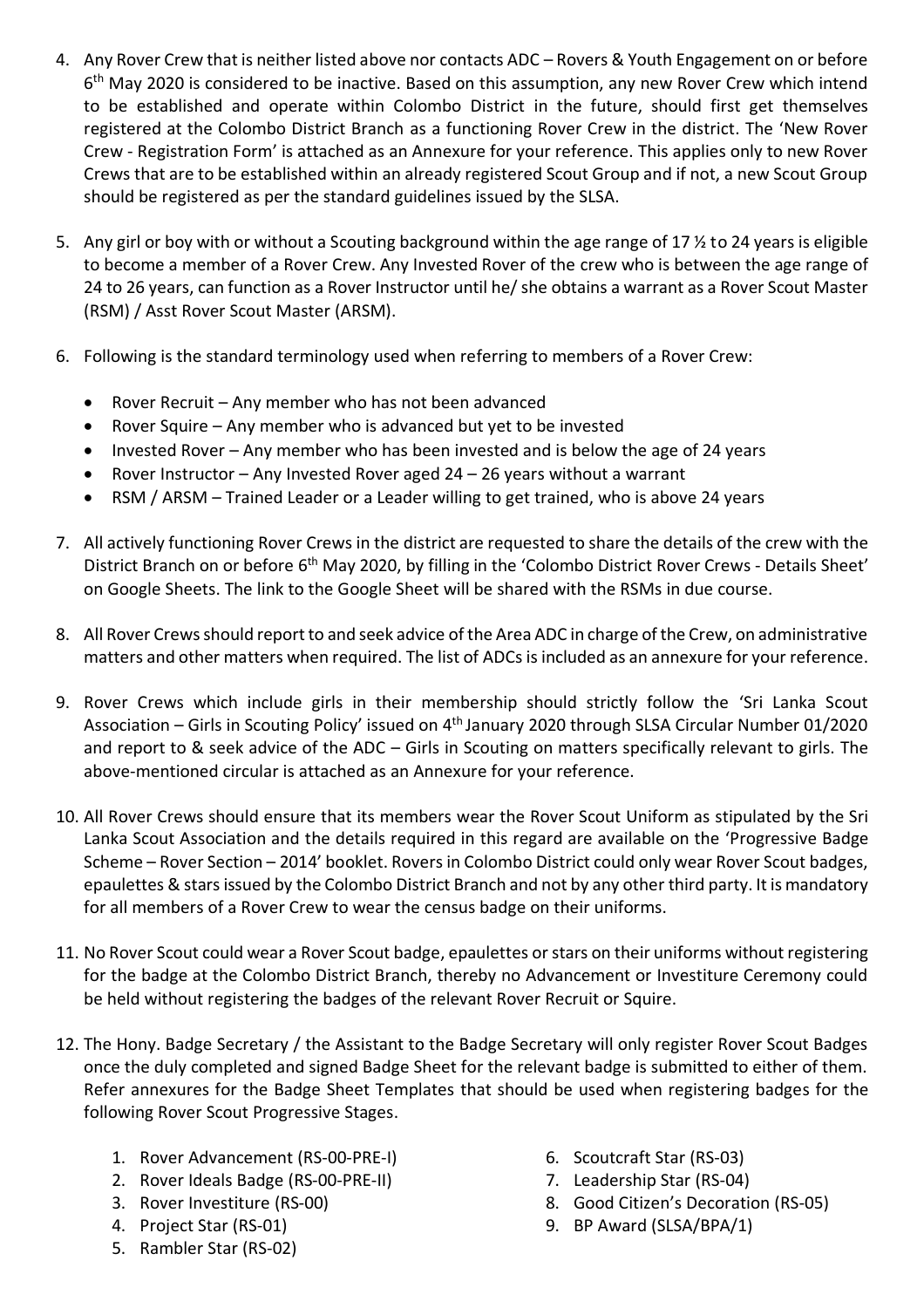- 13. In addition to the above, Rovers could use the Scout Proficiency Badge Sheets to register for Merit Badges and World Scout Badges/ Awards in the Rover syllabus.
- 14. The duly completed Badge Sheet should be submitted to the Hony. Badge Secretary / the Assistant to the Badge Secretary for registration, within one (1) month from the date of passing the badge, mentioned in the Badge Sheet.
- 15. Any Rover Crew which does not have a qualified person to be appointed as a Sponsor for a Rover Squire, could always reach out to ADC – Rovers & Youth Engagement to suggest a suitable sponsor.
- 16. All Rover Crews are encouraged to host a Crew Meeting at least once in two (2) weeks and a Crew in Council (CIC) meeting at least once in two (2) months. Crew Meetings could be organized as formal meetings as well as special meetings which includes watching movies/ stage dramas/ stand-up comedy shows, etc. or visiting an Exhibition or attending religious/ cultural/ sporting events or learning a new skill such as playing a musical instrument, public speaking, etc.
- 17. Rover Scouts planning to complete the Rambler Hike in the Rambler Star and the Community Service Project in the Leadership Star should obtain written approval from ADC – Rovers & Youth Engagement prior to rambling or organizing the project. The relevant Hike Plan or the Project Proposal should be submitted to the ADC – Rovers & Youth Engagement for approval via email.
- 18. All Rovers meeting ADC Rovers & Youth Engagement for their Rover Investiture or Proficiency Star interviews, should have read the 'Rovering to Success' Book completely by then. An e-copy of the Rovering to Success book is sent with this circular.
- 19. All Rover Crews should obtain email approval from ADC Rovers & Youth Engagement prior to organizing any Crew Hikes, Camps or Special Projects.
- 20. Similar to the Rock Council and the Leaders Meeting, a meeting of the Rover Scout Masters and Rover Mates of the district will be held on every third Wednesday of the month from 6.00 p.m. to 7.00 p.m. at the Colombo Scout HQ, starting from May. All Rover Crews are encouraged to represent themselves at this meeting with the District Officials.
- 21. The Assistant District Commissioner Rovers and Youth Engagement, Mr. Supun Jayalath can be contacted via mobile: 077 912 8090 or email: supunjayalath@gmail.com.

Jessie W

**Supun Jayalath Amil Abeysundara** Asst. District Commissioner District Commissioner Rovers & Youth Engagement

**Copy to:** All Assistant District Commissioners Hony. Badge Secretary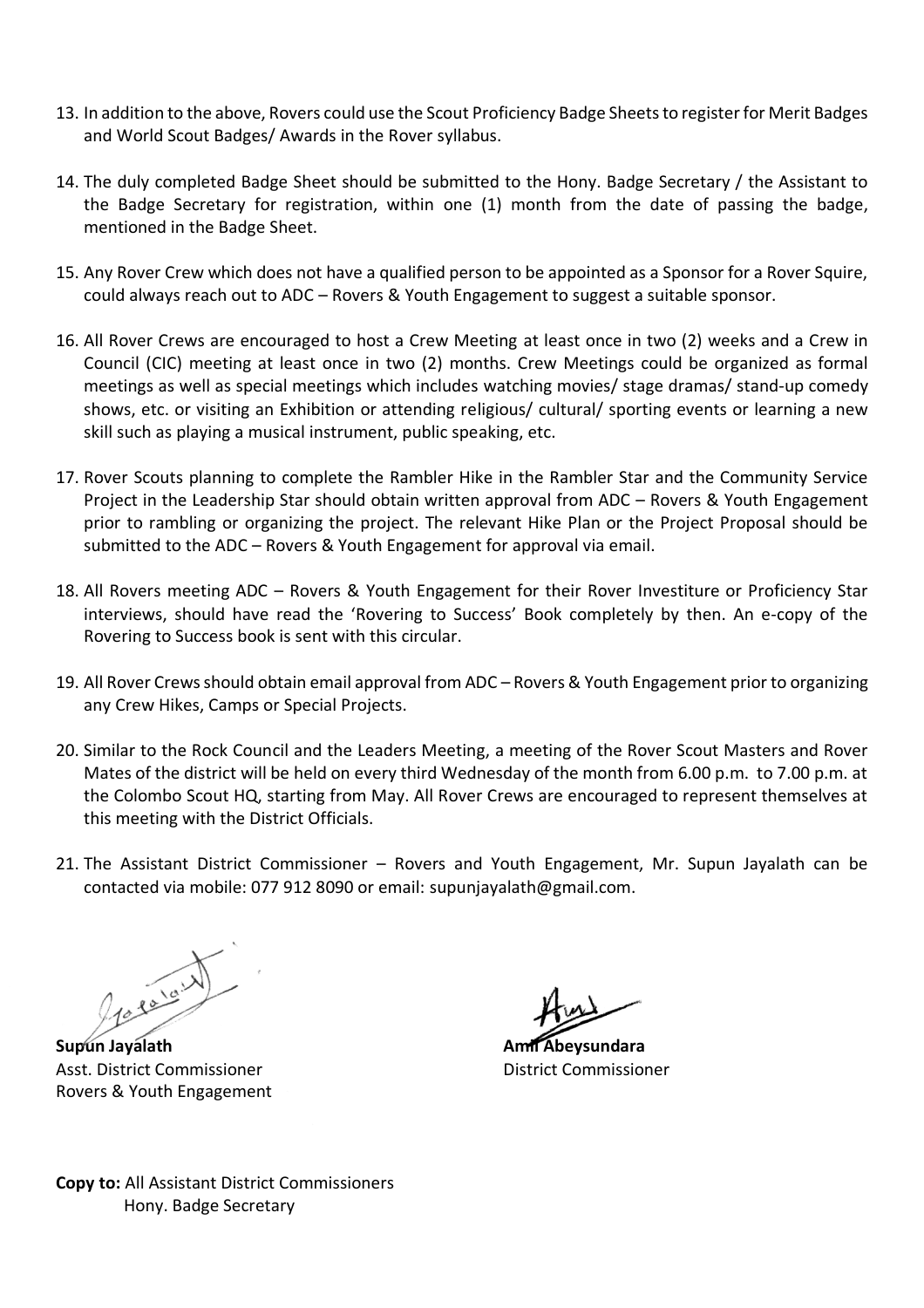

# **Sri Lanka Scout Association Colombo District Branch**

No. 65/7, Sir Chittampalam A Gardiner Mawatha, Colombo 2, Sri Lanka. Tel: 077 7580 646, 077 107 2180 Email: colombo.district@gmail.com.



01 මැයි 2020.

සමූහ බාලදක්ෂ නායකයන්/ නායිකාවන්, මානවක බාලදක්ෂ නායකයන්/ නායිකාවන් හා මානවක සහායකන් වවත,

#### **ක ොළඹ දිස්ත්රික් කේ මොනව බොලදක්ෂ වැඩ ටයුතු පිළිබඳ ඉදිරි දැක්ම**

වේ වමාවහාවේ ඔබ සහ ඔවේ පවුවේ අය ආරක්ිත සහ වසෞඛ්ය සේපන්න වේ යැයි අපි බලාවපාවරාේු වවමු!

2020 මැයි 1 දින සිට බලපැවැත්වෙන කොළඹ බාලදක්ෂ දිස්තික්කයේ මානවක බාලදක්ෂ කටයුතු සම්බන්ධයෙන් පහත දැක්වෙන නීතිරීති හා ක්රියා පටිපාටිය ඔබවේ කාරුණික අවධානයට වයාමු කිරීමට අපි කැමැේවතමු. එය ක්රියාේමක කිරීවේදී ඔවේ පූර්ණ සහවයෝගය අවේක්ෂා කරමු.

- 1. ශී ලංකා බාලදක්ෂ සංගමය විසින් මානවක බාලදක්ෂ වාහපාරය පිළිබඳ නිකුත් කරන ලද මාර්ගෝපදේශයන්ට අනුකූලව වකාළඹ දිසරික්කවේ මානවක බාලදක්ෂ කටයුු මුළුමනින්ම පවේවනු ලැවේ. එබැවින් ශ්රී ලංකා බාලදක්ෂ සංගමය විසින් පුකාශයට පත් කරන ලද 'පුගති පදක්කම් මාර්ගය - මානවක බාලදක්ෂ අංශය - 2014' පොතේ සඳහන් මාර්ගෝපදේශ අනුගමනය කරන ලෙස සියලු දෙනාගෙන් ඉල්ලා සිටිමු. මෙම පොත ජාතික බාලදක්ෂ මූලස්ථානයෙන් මිලදී ගත හැක.
- 2. දිසරික්කවේ මානවක සමාජයක් ක්රියාේමක විය හැක්වක්, **අනුග්රොහ** මානවක සමාජයක් (පාසලකට අනුයුක්තව), **විවෘත** මානවක සමාජයක් (දිසා වකාමසාරිසර විසින් අනුමත කරන ලද ආගමික/ ප්රජා/ සරවේච්ඡා සංවිධානයකට අනුයුක්තව ඇති) වහෝ **දිස්ත්ො** මානවක සමාජයක් (75 වන වකාළඹ දිසා මානවක සමාජය) වලසිනි. 2020 මැයි 1 දින වන විට වකාළඹ බාලදක්ෂ දිසාවේ අනුදැනුම යටතේ දිස්තික්කයේ කියාත්මක වන මානවක සමාජයන් ලෙස පහත මානවක සමාජයන් සැලකේ.

#### **2020 වර්ෂය ස්ත්ඳහො ස්ත්ංගණන ගොස්ත්රතු කගවො ඇති මොනව ස්ත්මොජයන්**

- 1. 21 වන වකාළඹ ශා. වජෝසේ විදුහේ මානවක සමාජය
- 2. 29 වන වකාළඹ බන්ධානාගාර මානවක සමාජය
- 3. 35 වන වකාළඹ ඉසිපතන විදුහේ මානවක සමාජය
- 4. 50 වන වකාළඹ ශා.වජෝන් විදුහේ මානවක සමාජය
- 5. 56 වන වකාළඹ ජනාධිපති විදුහේ මානවක සමාජය
- 6. 75 වන වකාළඹ දිසා මානවක සමාජය
- 7. 78 වන වකාළඹ සුලු විවෘත මානවක සමාජය
- 8. 98 වන වකාළඹ ලුේිණි විදුහේ මානවක සමාජය

#### **2020 වර්ෂය ස්ත්ඳහො ස්ත්ංගණන ගොස්ත්රතු කගවො කනොමැති මොනව ස්ත්මොජයන්**

- 9. 44 වන වකාළඹ වරාටරි විවෘත මානවක සමාජය
- 10. 77 වන වකාළඹ සින්දාබාේ විවෘත මානවක සමාජය
- 11. 99 වන වකාළඹ 'Sri Lanka Council for Blind' මානවක සමාජය
- 3. ඉහත ලැයිස්තුගත කර ඇති මානවක සමාජයන් හැරුණු විට ඔබ කිුයාකාරී මානවක සමාජයක් කිුයාත්මක කරන්නේ නම්, කරුණාකර 2020 මැයි 6 වන දින හෝ ඊට පෙර, සහය දිසා කොමසාරිස් - මානවක සහ යෞවන කටයුතු දැනුවත් කරන්න. 2020 සඳහා සංගණන ගාසරු තවමේ වගවා වනාමැති මානවක සමාජයන් 2020 මැයි 25 දිනට වපර හැකි ඉක්මනින් සංගණන ගාසරු වගවන වමන් ඉේලා සිටිමු.
- 4. ඉහත ලැයිස්තුවේ තොමැති හා 2020 මැයි 6 දිනට හෝ ඊට පෙර, සහය දිසා කොමසාරිස්වරයා මානවක සහ යෞවන කටයුතු දැනුවත් නොකරන ඕනෑම මානවක සමාජයක් අකීය සමාජයක් ලෙස සැලකේ. මෙම උපකල්පනය මත පදනම්ව, අනාගතයේ දී කොළඹ දිසාව තුළ ස්ථාපිත කර, කියාත්මක කිරීමට අදහස් කරන ඕනෑම නව මානවක සමාජයක්, පළමුවෙන්ම දිස්තිුක්කයේ කිුයාකාරී මානවක සමාජයක් ලෙස කොළඹ දිසා ශාඛාවේ ලියාපදිංචි විය යුතුය. 'නව මානවක සමාජය - ලියාපදිංචි කිරීමේ පෝරමය' ඔබේ දැනුවත් වීම සඳහා මේ සමග අමුණා ඇත. මෙය අදාළ වන්නේ දැනටමත්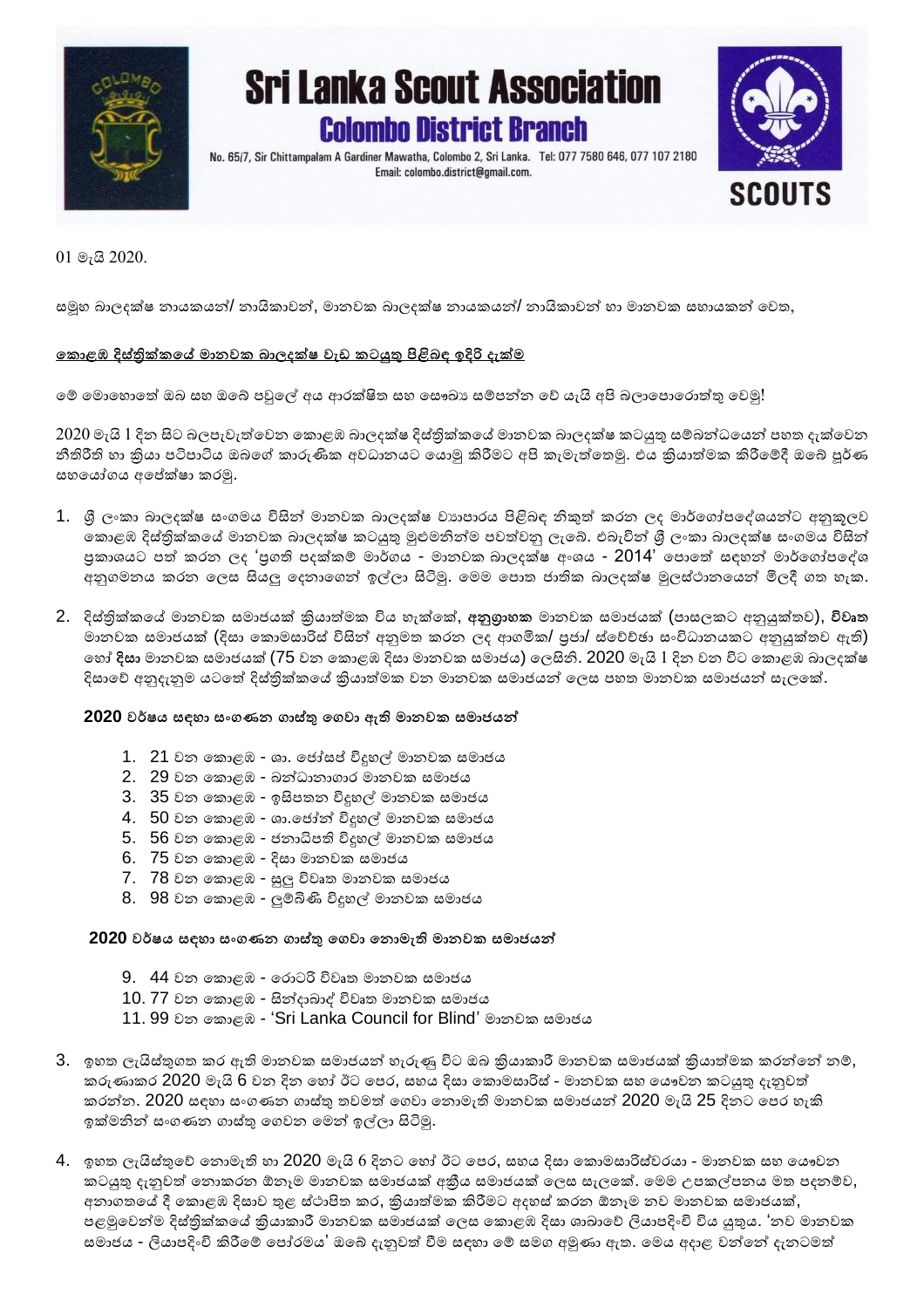ලියාපදිංචි වී ඇති බාලදක්ෂ සමූහයක් තුළ නව මානවක සමාජයක් ආරම්භ කිරීමේදී පමණි. එසේ තොවේ නම්, ශූී ලංකා බාලදක්ෂ සංගමය විසින් නිකුත් කරන ලද මාර්ගෝපදේශයන්ට අනුව නව බාලදක්ෂ සමූහයක් ලියාපදිංචි කළ යුතුය.

- 5. වයස අවුරුදු 17 ½ සිට 24 දක්වා පරාසයක බාලදක්ෂ පසුිමක් ඇති වහෝ නැති ඕනෑම ගැහැණු ළමවයකු වහෝ පිරිමි ළමයෙකු, මානවක සමාජයේ, සාමාජිකයෙකු වීමට සුදුසුකම් ලබයි. වයස අවුරුදු 24 ත් 26 ත් අතර දිවුරුම් දුන් මානවක බාලදක්ෂවයකුට, ඔහු / ඇය මානවක බාලදක්ෂ ආචාර්යවරවයක් / සහය මානවක බාලදක්ෂ ආචාර්යවරවයක් වලස වවරන්ුවක් ලබා ගන්නා වතක් මානවක උපවේශකවයකු වලස කටයුු කළ හැකිය.
- 6. මානවක සමාජයක් ුල භාවිතා වන සේමත පාරිභාිත වචන:
	- $\bullet$  ආධුනික මානවකයා (Rover Recruit) මානවක බාලදක්ෂ අංශයට උසස් නොවු අලුතෙන් බැදෙන සාමාජිකයෙක්
	- මානවක අනුගාමිකයා (Rover Squire) උසස් වීම් ලැබූ නමුත් දිවුරුම් නොදුන් අනුගාමික බාලදක්ෂයෙක්
	- මානවක බාලදක්ෂයා (Invested Rover) මානවකයෙක් ලෙස දිවුරුම් දූන්, වයස අවුරුදු 24 ට අඩු ඕනෑම සාමාජිකවයක්
	- මානවක උපදේෂක (Rover Instructor) වයස අවුරුදු 24 26 අතර නායකයෙක් ලෙස වරෙන්තුවක් නොමැති දිවුරුේ දුන් මානවක බාලදක්ෂවයක්
	- $\bullet$  මානවක බාලදක්ෂ ආචාර්ය/ සහය මානවක බාලදක්ෂ ආචාර්ය ( $\mathsf{RSM}/\mathsf{ARSM}$ ) අවුරුදු 24 ට වැඩි, පුහුණුව ලත් නායකවයක් වහෝ පුහුණුව ලැබීමට කැමති නායකවයක්
- 7. දිස්තික්කයේ කියාකාරීව කියාත්මක වන සියලුම මානවක සමාජ, 'Colombo District Rover Crews Details Sheet' නොරතුරු පතුය 2020 මැයි 6 දින හෝ ඊට පෙර Google Sheet හි පුරවා දෙන ලෙස ඉල්ලා සිටියි. මිට අදාළ අන්තර්ජාල නොරතුරැ පතු (Google Sheet Link) මානවක බාලදක්ෂ ආචාර්යවරුන්ට ඉදිරියේදී ලැබීමට කටයුතු සැලසේ.
- 8. මානවක සමාජය භාරව සිටින 'පුාදේශීය සහය දිසා කොමසාරිස්වරයා' වෙත පරිපාලනමය කරුණු සහ අවශා විටෙක වෙනත් කරුණු පිළිබඳව වාර්තා කර උපදෙස් ලබා ගත යුතුය. ඔබේ දැනුවත් වීම සඳහා මේ සමග පුාදේශීය සහය දිසා වකාමසාරිසරවරුන්වේ ලැයිසරුව අමුණා ඇත.
- $9.$  මානවක බාළිකාවන් සාමාජිකත්වයට ඇතුලත් කරගෙන ඇති මානවක සමාජ, ශිු ලංකා බාලදක්ෂ සංගමය 2020 ජනවාරි මස 4 වන දින නිකුත් කල SLSA චකුලේඛන අංක 01/2020 අනුව කටයුතු සිදුකල යුතු අතර, මානවක බාළිකාවන් පිළිබඳ ඕනෑම කටයුත්තකදී සහය දිසා කොමසාරිස් - බාලදක්ෂ බාළිකාවන් ගේ උපදෙස් සහ සහය ලබා ගන්න. ඉහත සඳහන් චක්රවේඛ්නය ඔවේ දැනුවේ වීම සඳහා ඇමුණුමක් වලස අමුණා ඇත.
- 10. සියලුම මානවක සමාජයන්වේ බාලදක්ෂයන්, ශ්රී ලංකා බාලදක්ෂ සංගමය විසින් නියම කර ඇති නිවැරදි මානවක බාලදක්ෂ නිල ඇඳුම පැළඳීමට වගබලා ගත යුතු අතර මේ සඳහා අවශා තොරතුරු "පුගති පදක්කම් මාර්ගය - මානවක බාලදක්ෂ අංශය - 2014' පොතෙන් ලබා ගත හැකිය. කොළඹ දිස්තික්කයේ මානවයන්ට පැළඳිය හැක්කේ කොළඹ දිස්තික් ශාඛාව විසින් නිකුත් කරන ලද මානවක බාලදක්ෂ පදක්කම්, උරපටි සහ තරු පමණි. මානවක සමාජයේ සියලුම සාමාජිකයින් ඔවුන්ගේ නිල ඇඳුමවමහි සංගණන පදක්කේ පැළඳීම අනිවාර්ය වේ.
- $11.$  කොළඹ දිස්තික් ශාඛාවේ පදක්කම් සඳහා ලියාපදිංචි නොවී කිසිදූ මානවක බාලදක්ෂයෙකුට ඔවුන්ගේ නිල ඇඳුමමෙහි මානවක බාලදක්ෂ පදක්කේ, උරපටි වහෝ තරු පැළඳිය වනාහැකි අතර එබැවින් අදාළ ආධුනික මානවකයාවේ වහෝ මානවක අනුගාමිකයාගේ පදක්කම් ලියාපදිංචි නොකර උසස් කිරිමේ හො දිවුරුම් දිමේ උත්සවයක් පැවැත්විය නොහැක.
- 12. ගරු පදක්කම් ලේකම්/ පදක්කම් ලේකම්ගේ සහයක, මානවක බාලදක්ෂ පදක්කම්/ උරපටි/ තරු ලියාපදිංචි කරනුයේ, අදාළ පදක්කම් සඳහා නිසි පරිදි සම්පූර්ණ කර අත්සන් කරන ලද පදක්කම් පතුය ඔවුන් ලදදෙනාගෙන් කෙනෙකුට ඉදිරිපත් කිරීමෙන් පසුව පමණි. පහත දක්වා ඇති මානවක බාලදක්ෂ පදක්කම්/ උරපටි/ තරු ලියාපදිංචි කිරීමේදී භාවිතා කළ යුතු පදක්කම් ආකෘති පතු මේ සමග අමුණා ඇත.
	- මානවක උසසරකිරිවේ උේසවය (Rover Scout Advancement) RS-00-PRE-I
	- මානවක පරමාදර්ශ පදක්කම (Rover Ideals Badge) RS-00-PRE-II
	- $\bullet$  මානවක දිවුරුම් දිමේ උත්සවය (Rover Investiture) RS-00
	- වයාපෘති තරුව (Project Star) RS-01
	- ගවේෂණ තරුව (Rambler Star) RS-02
	- $\bullet$  බාලදක්ෂ ශිල්පීය තරුව (Scoutcraft Star) RS-03
	- නායකේව තරුව (Leadership Star) RS-04
	- යහපේ පුරවැසි ප්රසාධනය (Good Citizen's Decoration) RS-05
	- බී.ී. ප්රධානය (BP Award) SLSA/BPA/1